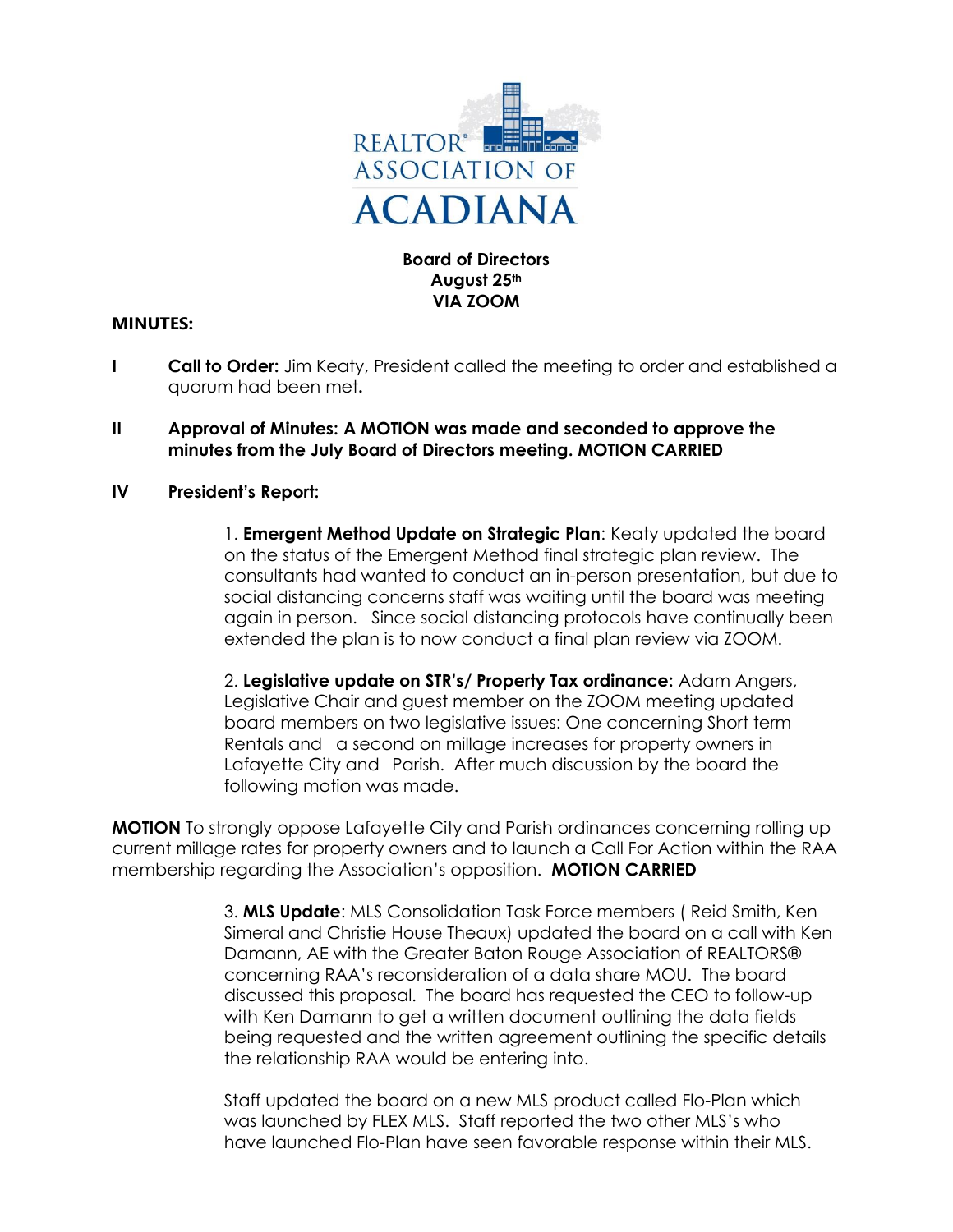Staff will continue to discuss and monitor this new product offering for RAA members.

4. **Ethel Park- NAR Placemaking Grant:** Ken Simeral, Out-of-Parish director reported he would like the board to consider supporting a NAR Placemaking Grant opportunity for Ethel Park in the City of Washington, Louisiana. Ethel Park will be a community initiated green space in the center of town. Simeral has spoken to NAR and the project can qualify for \$5000 in grant funds providing the RAA will consider a 10% match or \$500.

A **MOTION** was made and seconded to approve \$500 for the Ethel Park Grant**. MOTION CARRIED**

> 5. **234 Rue Beauregard Update:** Monty Warren informed the board he was in talks with another possible tenant for the upstairs space. Susan Holliday reported the painting should be finished soon. She still needed to get prices for furniture and a sign for outside. She hoped to have these cost estimates for the September meeting.

> 6. **2021 Election Update:** Jason Ray reported staff was working with all candidates for the 2021 Election to have professional videos produced that could be used on social media platform for promotion purposes. The 2021 Election will launch on Monday, October 5<sup>th</sup> and end at midnight on Thursday October 9th.

Finally, per the RAA By-Laws ray requested the board approve the following three people to serve on the 2021 Election Committee: Don Perron, Angi Trahan and Charles Ditch.

A **MOTION** was made and seconded to approve Don Perron, Angi Trahan and Charles Ditch to serve on the 2021 Election Committee. **MOTION CARRIED**

> 7. **CEO Annual review:** Jason Ray reported it was time to conduct the CEO's annual review. He stated the performance tool had been distributed to all board members and requested reviews be returned timely.

### **V Treasurer's Report:**

Smith reviewed with the board the current membership re-cap which included 30 new membership numbers through August. He encouraged board members to refer to the new member call sheet and to make calls to these new members. He reported the prudential account as of July 31st was \$714,545.92

Smith then reviewed the asset sheet for RAA Properties as well as the REALTOR® Association of Acadiana.